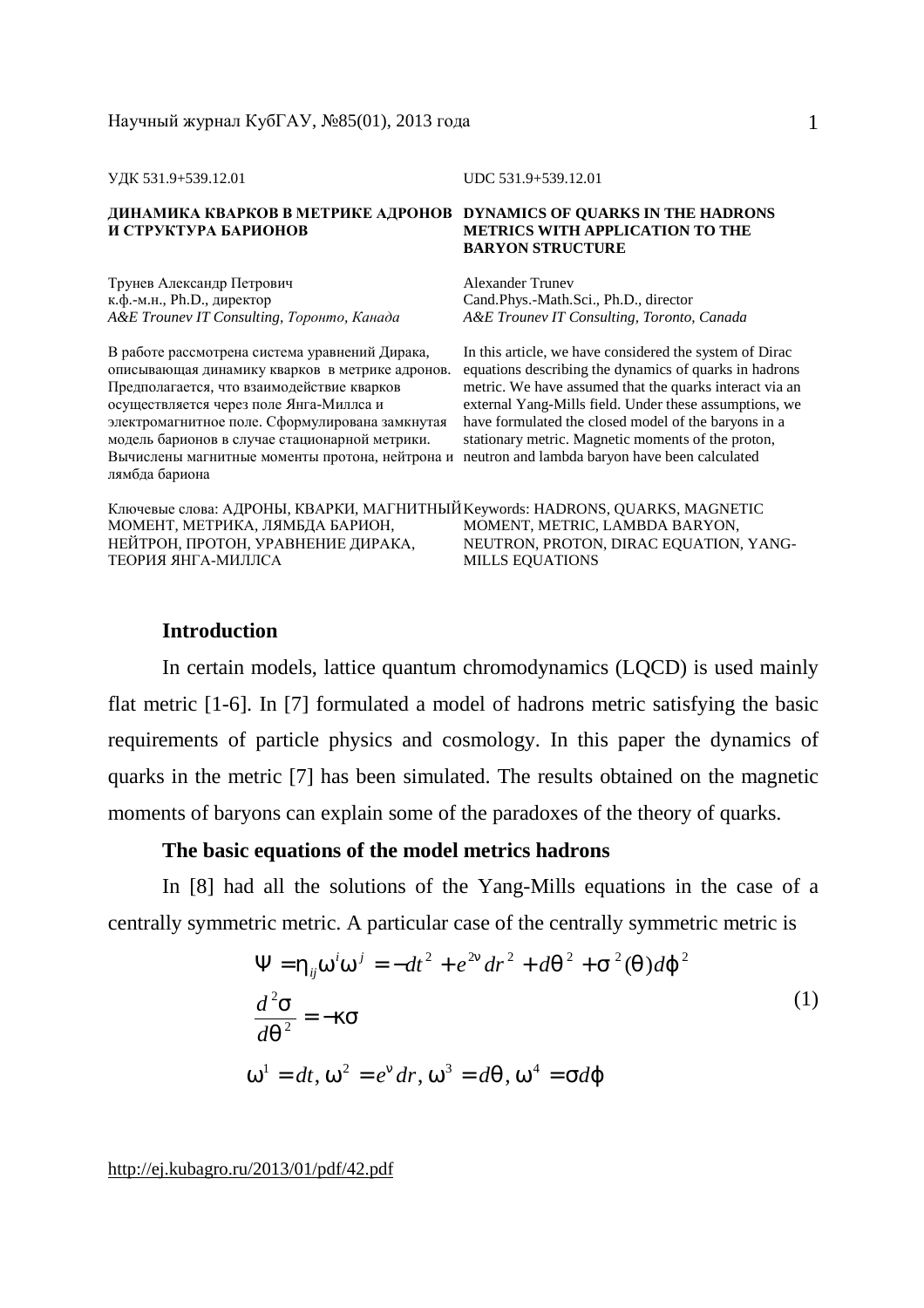Here  $h_{ij} = h^{ij}$  is the metric tensor of the Minkowski space of signature (- + +  $+$ ),  $k = const$  is Gaussian curvature of the quadratic form  $dq^2 + s^2(q)dj^2$ , function  $n = n(r, t)$  is determined by solving the Yang-Mills equations. Wherever not specified, the system of units in which  $\mathbf{h} = c = 1$ .

Among all the solutions of the Yang-Mills theory, obtained in [8] in the case of the metric (1), there is, which is expressed in terms of Weierstrass elliptic function. In this case, the model equations have the form:

$$
A_{tt} = \frac{1}{2} (A^2 - k^2), e^{it} = A_t, \quad t = t \pm r + t_0
$$
  
\n
$$
A = \sqrt[3]{12} \wp(t / \sqrt[3]{12}; g_2, g_3),
$$
  
\n
$$
b_{11} = -b_{22} = \frac{1}{3} A - \frac{k}{6}, b_{33} = b_{44} = \frac{1}{6} A - \frac{k}{3}, b_{12} = b_{21} = 0.
$$
\n(2)

It is indicated:  $g_2, g_3$  are invariants of the Weierstrass function, and  $g_2 = k^2 \sqrt[3]{12}$ ;  $t_0$  is a free parameter related to the choice of origin,  $b_{ij} + b_{ji} - 2(h^{ij}b_{ij})h_{ij} = T_{ij}$  is the energy-momentum tensor of matter. Note that in this notation, the Einstein equations have the form

$$
b_{ij} + b_{ji} + b h_{ij} = R_{ij} \tag{3}
$$

 $b = h^{ij}b_{ij}$ ;  $R_{ij}$  - Ricci tensor.

Suppose  $g_2 = \sqrt[3]{12}$ ,  $g_3 = 1$ , then the half-periods of the Weierstrass function defined as  $W_1 = 1.33003$ ,  $W_2 = 0.66501 + 1.61260i$ . Calculation of half-and the construction of appropriate 3D image of the Weierstrass function and its first derivative module carried out using the Wolfram Mathematica 9.0 [9].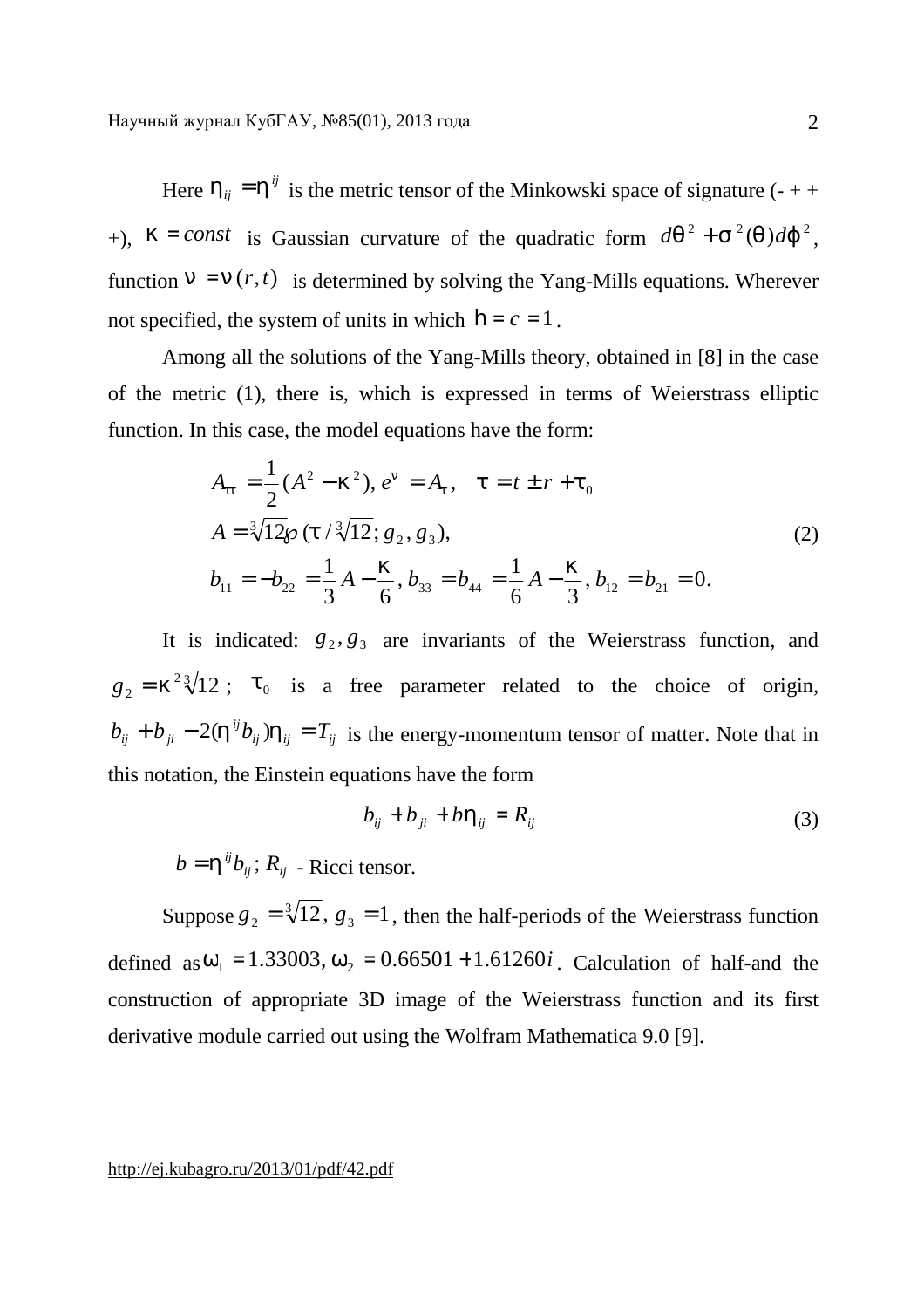Научный журнал КубГАУ, №85(01), 2013 года

In the metric (2) can be defined lattice defect such as a bubble. In the bubble we put  $A^2 = k^2$ , while in the outer region the decision given in the form (2), therefore we have

$$
A^{2} = k^{2}, e^{n} = 0, \quad |t| < t_{0}
$$
  

$$
A = \sqrt[3]{12} \wp(t / \sqrt[3]{12}, g_{1}, g_{2}), e^{n} = A_{t}, |t| > t_{0}
$$
 (4)

On the borders of the bubble are continuous function *A* and its first derivative,

$$
k = \sqrt[3]{12}\wp(t_0 / \sqrt[3]{12}, g_1, g_2), A_t = 0, |t| = t_0
$$
\n(5)

In the particular case of a lattice with the invariants given in the form  $g_2 = \sqrt[3]{12}$ ,  $g_3 = 1$ , we find the first zero and the corresponding value of the metric as follows:  $t_0 = 3.0449983$ ,  $k = 2.1038034$ . Note that the metric in the inner region of the bubble is a three-dimensional since it does not contain the radial coordinate. Indeed, using equation (1) and (4), we find

$$
\Psi = -dt^2 + dq^2 + \cos^2(\sqrt{kq} + q_0)dj^2 \tag{6}
$$

Similarly, the solution is constructed for the other roots of the second equation (5). All of these solutions are differ by the size of the bubble only, whereas the value *k* does not change.

Any bubble can be turned inside out, just reversed inequality (4). In this case, we can extend the definition of the metric in the outer region bubble, using the solution of the first equation (2), so that the external space metric coincides with the metric of the universe [7]. Finally, the third type of particles can be formed as a combination of the first two and the result is a bubble which looks like a restricted shell of finite thickness - Fig. 1.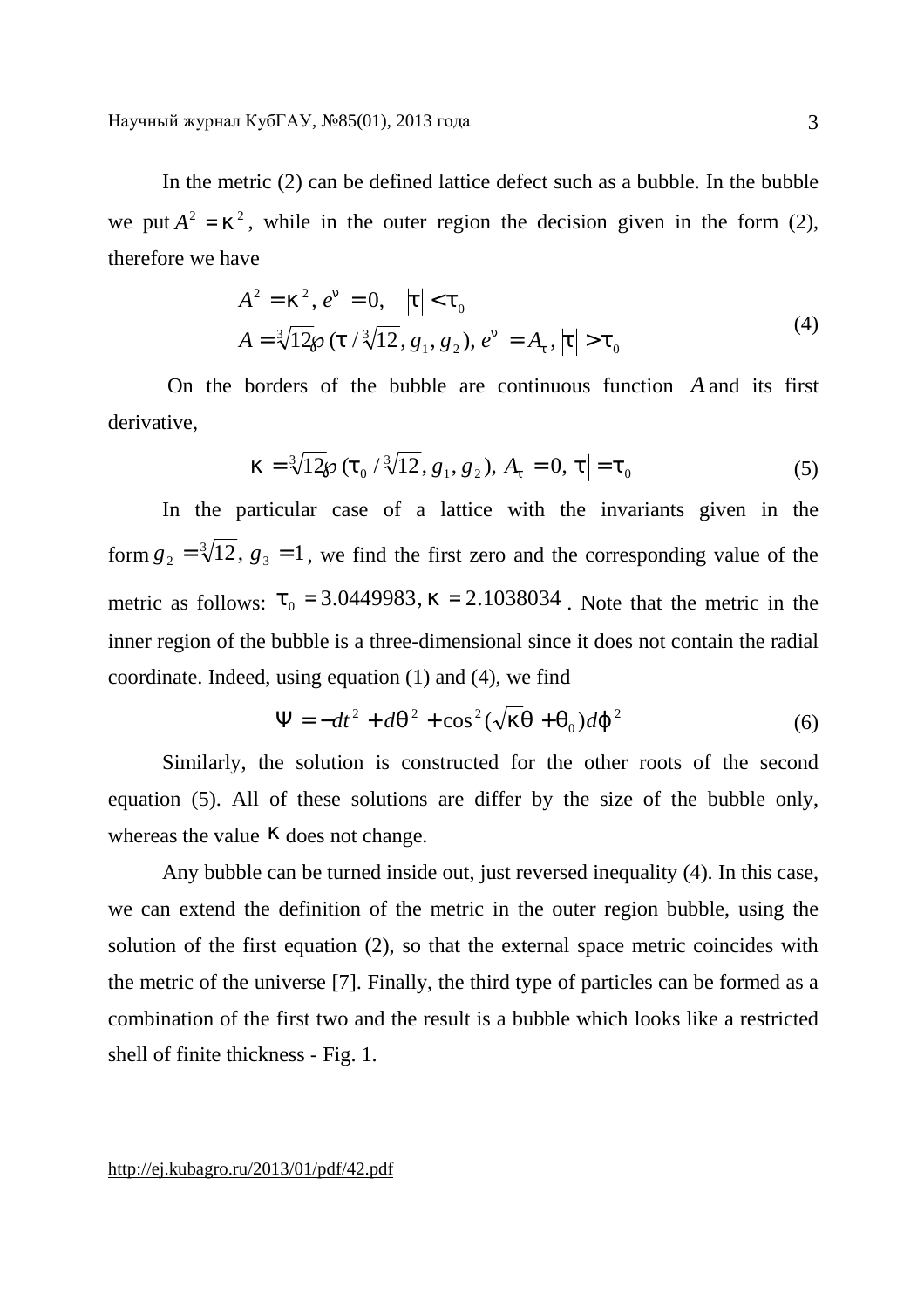

Figure 1: Bubble in the plane (r, t) calculated for  $g_2 = \sqrt[3]{12}$ ,  $g_3 = 1$ .

Note that the particles of the type shown in Figure 1 can be expanded at any rate, since this rate depends on the speed of the outer boundary, which can choose, including equal to the rate of expansion of the surrounding space. Hence, we find that there may be a spherical particle, which expand in sync with the space of the universe. Therefore, they appear to the outside observer static entities having spherical symmetry, such as protons.

# **Dynamics of quarks**

Transform the metric (6) to standard form. To do this, multiply both sides of (6) on a constant  $-k$  and introduce new variables that differ from the old variables by a constant factor  $\sqrt{k}$ , as a result we find

$$
\Psi \to \Psi_1 = dt^2 - dq^2 - \sin^2 q d\dot{J}^2 \tag{7}
$$

The dynamics of the quarks in the inner region of the bubble with a metric of the form (7) we consider the system of Dirac equations in an external Yang-Mills field [10-11]. Regarding the Yang-Mills theory, we assume that the field in the inner region of the bubble is reduced to a set of constants. This model uses only two constants and the field itself is described by the vector potential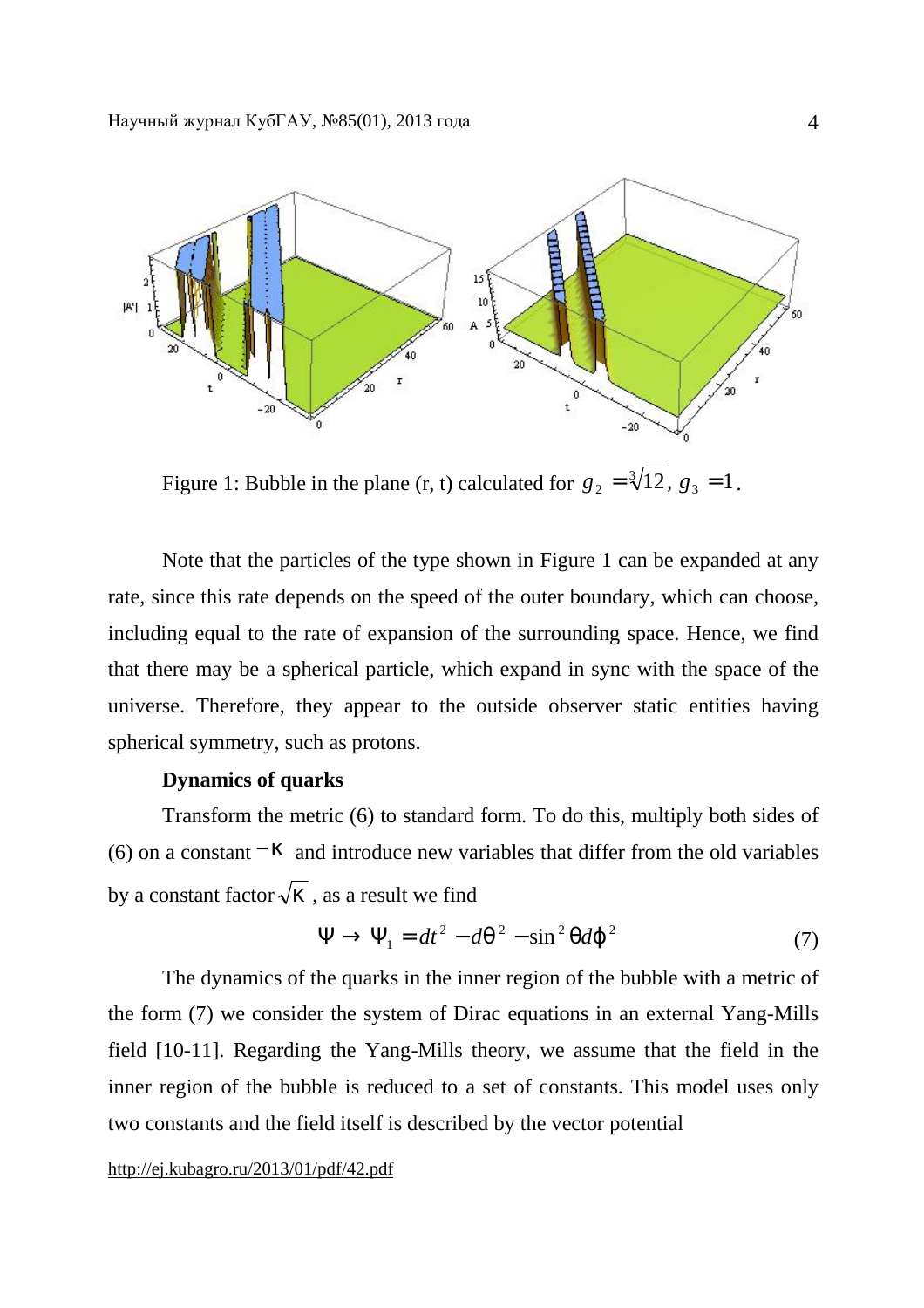$A_{YM}^m = (\Phi_0, 0, 0, A_0)$ .

Note that according to (2) in the metric (7) energy-momentum tensor is constant. In addition, we consider the electromagnetic field, which generate quarks. Using the results of the paper [12], we transform the Dirac equation to the curvilinear coordinates (7). So we have system of equations

$$
ig^{\mathbf{m}}(\nabla_{\mathbf{m}} + iq_{ab}A_{\mathbf{m}}^{b})\mathbf{y}_{a} = m_{ab}\mathbf{y}_{a}
$$
\n(8)

Here indicated  $g^m$ ,  $q_{ab}$ ,  $A_m^b$ ,  $y_a$ ,  $m_{ab}$  - Dirac matrices, the interaction parameters, the vector potential, the wave function, and mass of quark *"a"* which is part of the particle *"b"*, respectively. Dirac matrices in the metric (7) have the form

$$
g^{0} = \begin{pmatrix} 1 & 0 & 0 & 0 \\ 0 & 1 & 0 & 0 \\ 0 & 0 & -1 & 0 \\ 0 & 0 & 0 & -1 \end{pmatrix} \quad g^{j} = \begin{pmatrix} 0 & 0 & 0 & -ie^{-ij} \\ 0 & 0 & ie^{ij} & 0 \\ 0 & ie^{-ij} & 0 & 0 \\ -ie^{ij} & 0 & 0 & 0 \end{pmatrix}
$$

$$
g^{q} = \begin{pmatrix} 0 & 0 & -\sin q & e^{-ij} \cos q \\ 0 & 0 & -\sin q & e^{-ij} \cos q \\ \sin q & -e^{-ij} \cos q & 0 & 0 \\ -e^{ij} \cos q & -\sin q & 0 & 0 \end{pmatrix}
$$

In this notation, the Dirac operator in the metric (7) can be written as

$$
g^{m}\nabla_{m} = g^{0}\partial_{t} + g^{q}\partial_{q} + \frac{g^{j}}{\sin q}\partial_{j}
$$

Since quarks have an electric charge, they generate an electromagnetic field through which interact with each other. To describe this interaction using the equations of quantum electrodynamics in the form of

$$
a q_{ab} \overline{y}_a g^m y_a = (\partial_t^2 - \nabla^2) A_e^m
$$
 (9)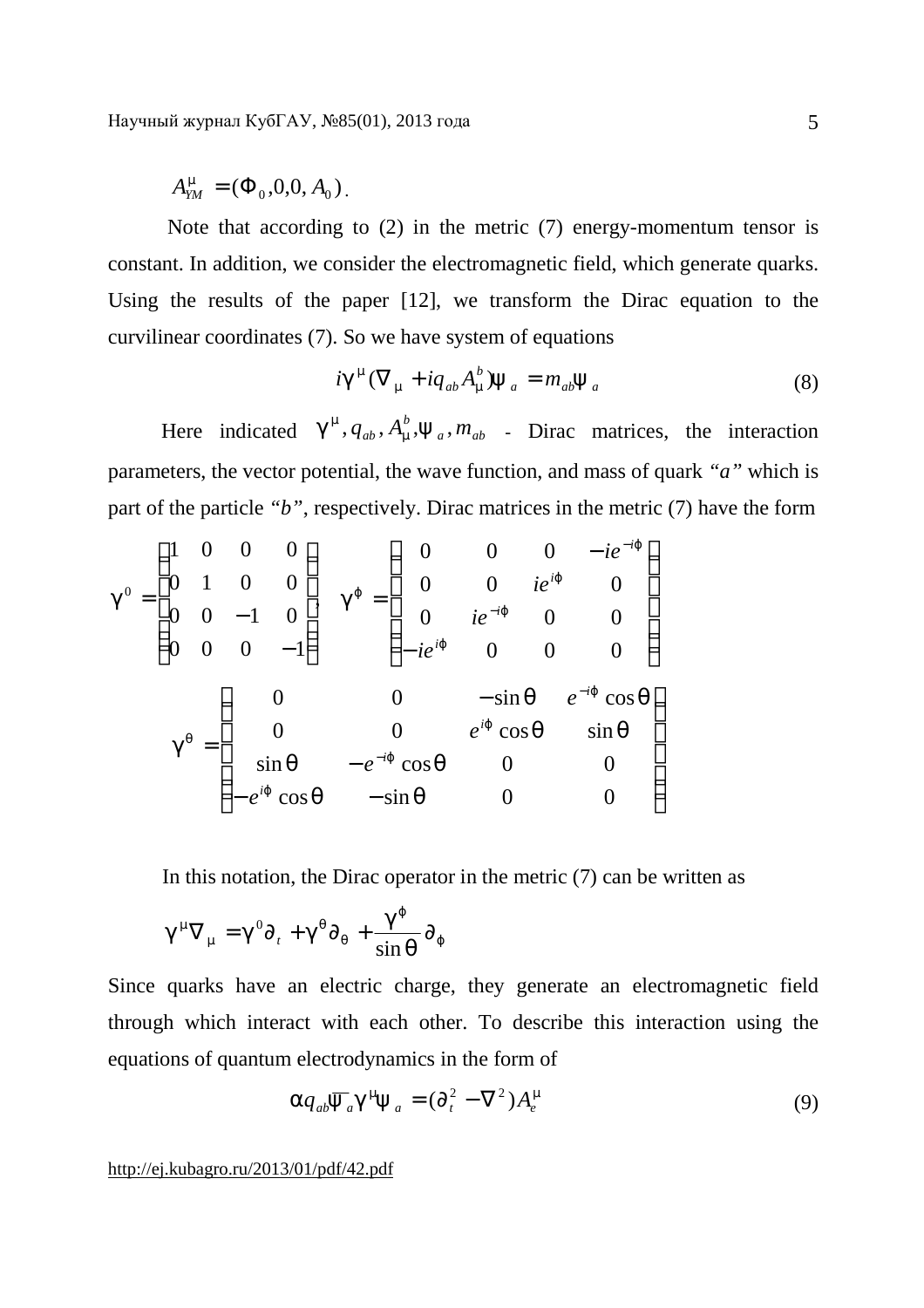Here  $a = e^2 / h c$  is the fine structure constant,  $\overline{y}_a = y_a^+ g^0, y_a^+$  is conjugated (by Hermit) vector. Thus, we assume that the currents and charges of the quarks are added, creating a collective field that quarks interact in accordance with equations  $(8)$ .

The system of equations (8) - (9) was used to simulate the dynamics of quarks in the case of baryons, having the composition (uud), (udd), (sdu) - proton, neutron and baryon, respectively. In the simplest case, which takes into account only one electromagnetic field, the model contains 15 non-linear partial differential equations. To lower the order of the system we represent the solution of equations  $(8) - (9)$  in the form

$$
\mathbf{y}_{a} = e^{-i w t + i L j} \begin{pmatrix} f_{1}(q) \\ f_{2}(q) e^{i j} \\ i f_{3}(q) \\ i f_{4}(q) e^{i j} \end{pmatrix}, \quad A_{e}^{m} = (\Phi_{e}(q), 0, 0, A_{e}(q))
$$
\n
$$
A_{b}^{m} = A_{YM}^{m} + A_{e}^{m}
$$
\n(10)

Here  $L, w$  - the projection of the angular momentum on the selected axis and energy respectively. The system of the Dirac equations in the case of representation of the solution in the form (10), reduced to the form

$$
f'_{1} = (L + q_{ab}A_{b} \sin q)(f_{1} \cot q + f_{2}) + f_{2} + (m_{ab} + w - q_{ab}\Phi_{b})(f_{3} \sin q - f_{4} \cos q)
$$
  
\n
$$
f'_{2} = (L + q_{ab}A_{b} \sin q)(f_{1} - f_{2} \cot q) - f_{2} \cot q - (m_{ab} + w - q_{ab}\Phi_{b})(f_{3} \cos q + f_{4} \sin q)
$$
  
\n
$$
f'_{3} = (m_{ab} - w + q_{ab}\Phi_{b})(f_{1} \sin q - f_{2} \cos q) + (L + q_{ab}A_{b} \sin q)(f_{3} \cot q + f_{4}) + f_{4}
$$
  
\n
$$
f'_{4} = -(m_{ab} - w + q_{ab}\Phi_{b})(f_{1} \cos q + f_{2} \sin q) + (L + q_{ab}A_{b} \sin q)(f_{3} - f_{4} \cot q) - f_{4} \cot q
$$
  
\n(11)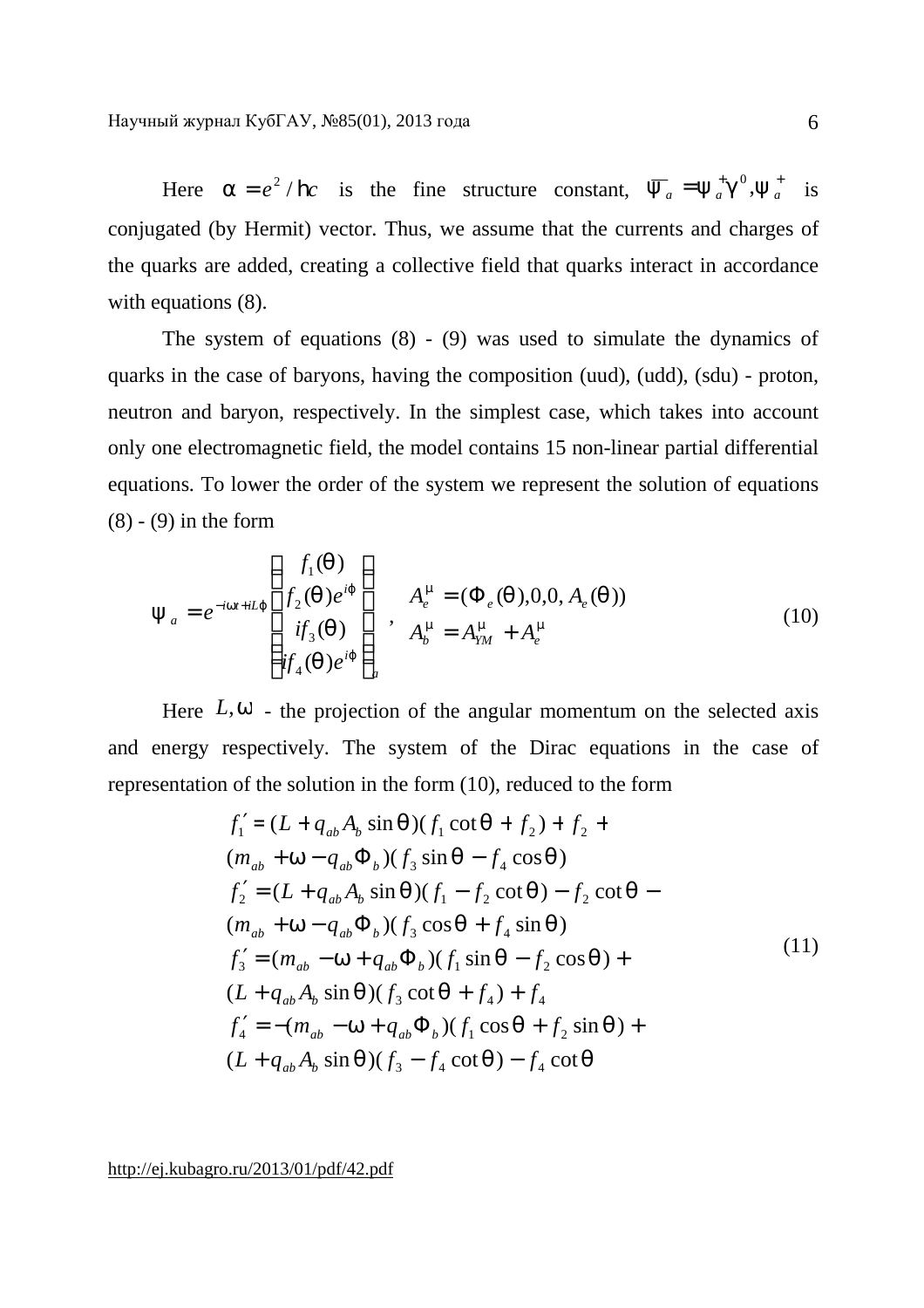Here we assume that  $A_b = A_e + A_{YM}$ ,  $\Phi_b = \Phi_e + \Phi_{YM}$ . Thus, the fractional electric charge of a quark (but not its value, expressed in the electron charge!) is a measure of the interaction of quarks with the static Yang-Mills field. This hypothesis is not essential, since the introduction of a separate charge for describing the interaction of quarks with the Yang-Mills field reduces to a renormalization of the fields themselves.

Note that the mass and charge are individual for each quark, and the energy of the system are chosen to get standing waves along the meridian coordinate. The very existence of this type of solution is not obvious, since, for example, a similar three-body problem in classical mechanics with a pair interaction between particles leads to very complex solutions (so-called deterministic chaos). Calculating the current in the left-hand side of equation (9) and the del-operator in the right-hand side, we find

$$
a q_{ab} \overline{y}_a g^0 y_a = a q_{ab} \left( \sum_{i=1}^4 f_i^2 \right)_a = -\Phi''_e - \Phi'_e \cot q \,, \tag{12}
$$
  

$$
a q_{ab} \overline{y}_a g^j y_a = 2a q_{ab} (f_1 f_4 - f_2 f_3)_a = -A''_e - A'_e \cot q + \frac{A_e}{\sin^2 q} \quad ,
$$
  

$$
\overline{y}_a g^q y_a = 0 \,.
$$

Here, with the index *"a"* is summation on all the quarks in the system. Note that the real charge density and the azimuthal component of the current rise to electric and magnetic fields, while the meridian component of the current vanishes on the solutions (10). Thus, in the case of baryons, the problem is reduced to solving a system of 14 ordinary differential equations. The boundary conditions for  $(11) - (12)$  we state as follows:

$$
f_1(0) = f_{1a}, f_2(0) = f_3(0) = f_4(0) = 0 | a = u, d, s;
$$
  
\n
$$
\Phi'_e(0) = 0, \Phi_e(0) = 0, A'_b(0) = 0, A_e(0) = 0.
$$
\n(13)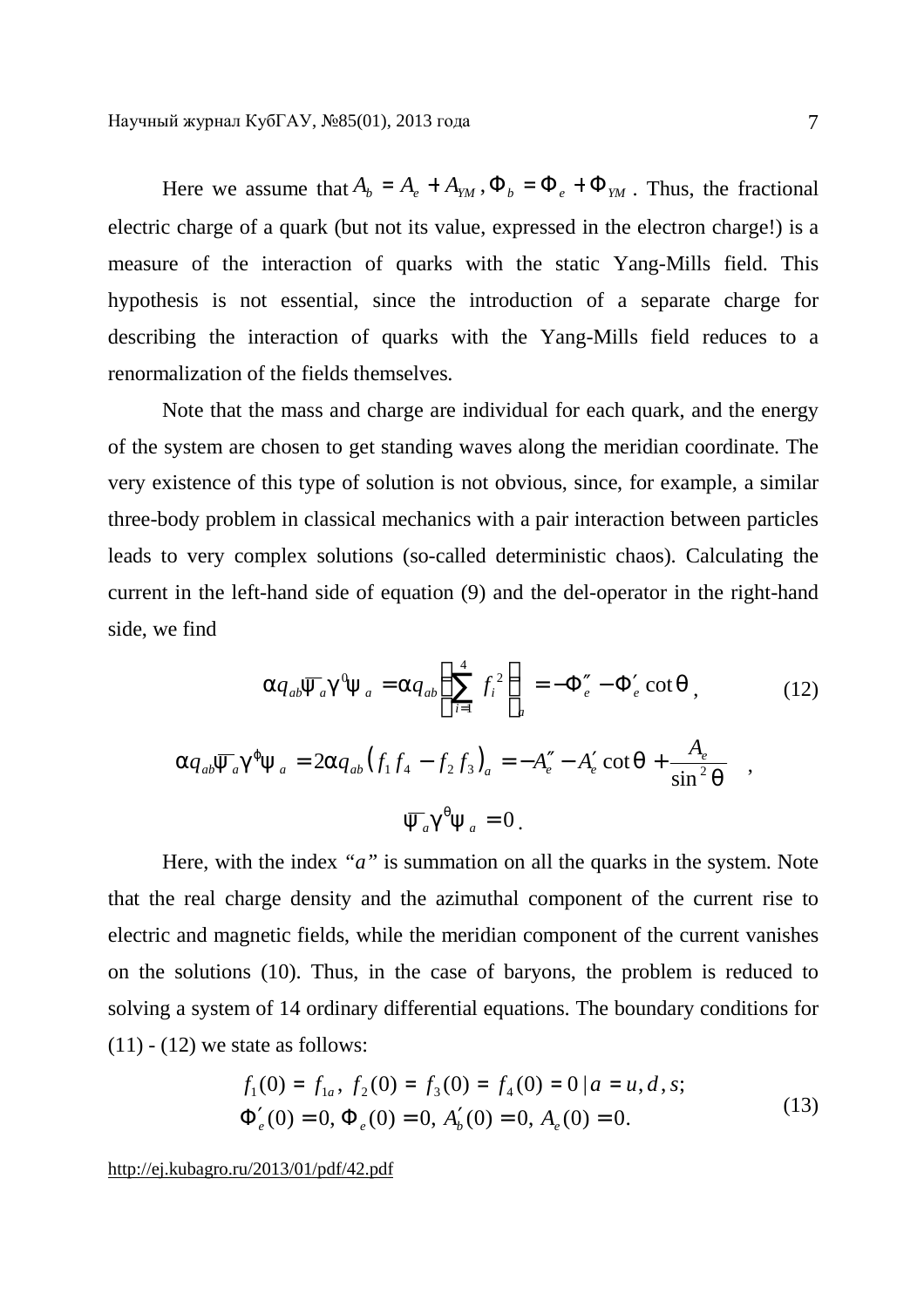Note that the boundary conditions (13) allow us to identify regular solution and eliminate the logarithmic singularity at the poles.

As is known, the electromagnetic properties of elementary particles are characterized by electric charge and magnetic moment. Therefore, the parameters of the Yang-Mills field, appearing in (11), should be related to the magnitude of the charge and magnetic moment of the quarks, which for the system are defined as follows

$$
Q_{b} = \int dV q_{ab} \overline{y}_{a} g^{0} y_{a} = 4p \int_{0}^{p/2} dq \sin q q_{ab} \left( \sum_{i=1}^{4} f_{i}^{2} \right)_{a}
$$
\n
$$
m_{b} = \frac{1}{2} \int dV [\mathbf{r} \times \mathbf{j}]_{z} = 2p m_{q} \int_{0}^{p/2} dq \sin^{2} q q_{ab} \overline{y}_{a} g^{j} y_{a} = 4p m_{q} \int_{0}^{p/2} dq \sin^{2} q \sum_{a} q_{ab} (f_{1} f_{4} - f_{2} f_{3})_{a}
$$
\n(14)

We take 1 MeV as unit of mass, and then the parameters of the Yang-Mills field, the vector potential and the energy of the system will be expressed in units of MeV. The unit of the magnetic moment in this case is

 $m_a = e \cdot h / MeV = 2m_e m_B \approx 1.0219978 m_B$ , where  $m_B$  is the Bohr magneton. Here is a numerical factor equal to twice electron mass, expressed in the unit of mass. Consequently, the unit of the magnetic moment in this system is the Bohr magneton, and not nuclear magneton, as proposed in the first papers on the theory of the magnetic moments of baryons composed of quarks [10, 13-14].

Note that the prediction of the anomalous magnetic moments of baryons was a great success of the theory of SU (6), which is an indirect confirmation of the hypothesis of the existence of quarks, as components of hadrons [10]. To calculate the magnetic moments the non-relativistic theory and the hypothesis of a large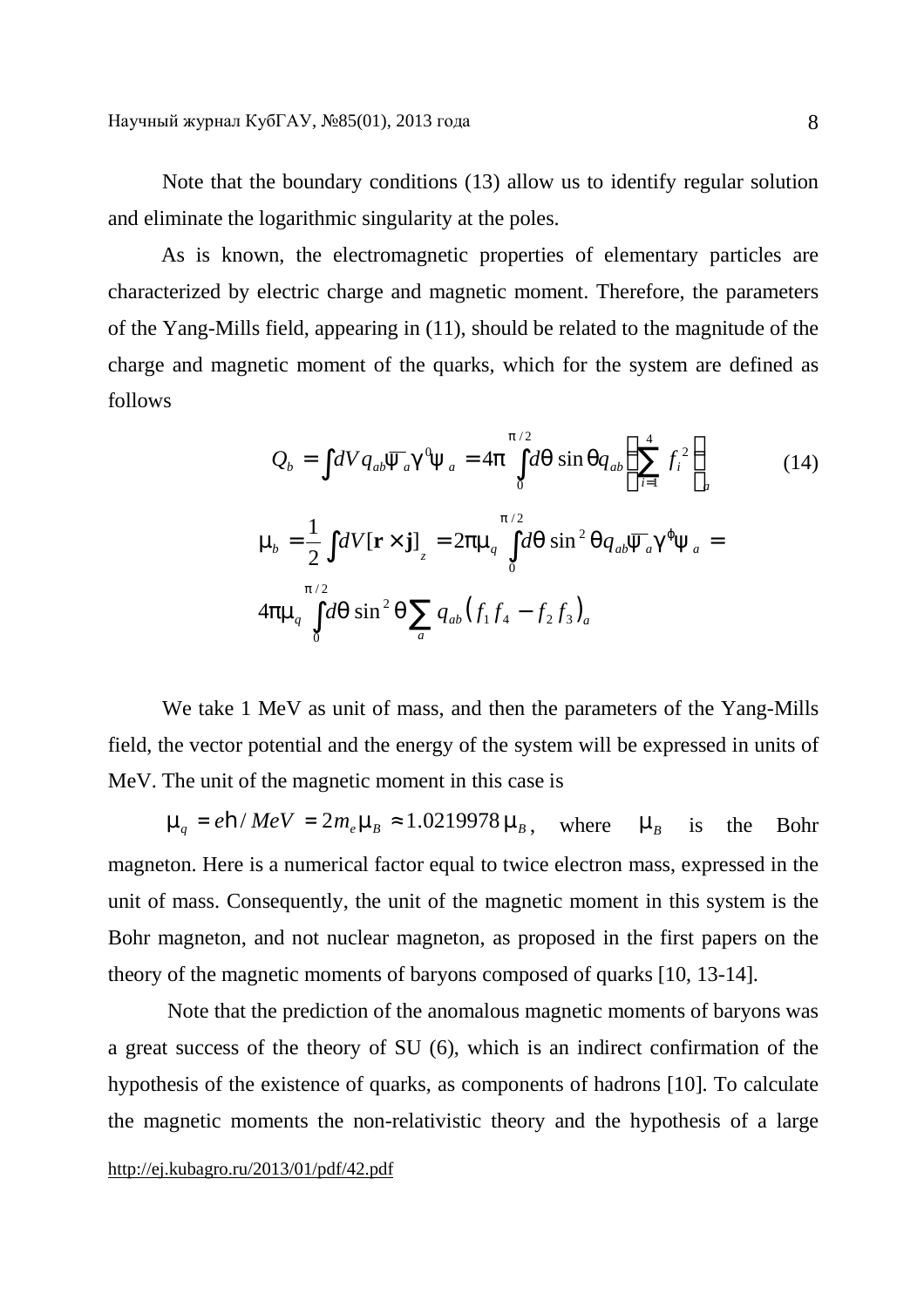mass of free quarks  $m_q \approx 4 GeV$  been used. Later, however, it turned out that the mass of the quarks that make up the nucleons of a few MeV, which baffled all the original theory. At present, the calculations of the magnetic moments of baryons are made on the basis of highly complex numerical models LQCD [4-6].

Let determine the distribution of the current density and magnetic moment

$$
j(q) = \sum_{a} 2aq_{ab} (f_1f_4 - f_2f_3)_a
$$
\n
$$
m(q) = 4pm_a \int_0^q dq \sin^2 q \sum_a q_{ab} (f_1f_4 - f_2f_3)_a
$$
\n(15)

The wave functions of the quarks can be normalized in the standard way as:

$$
1 = \int dV \overline{y}_a g^0 y_a = 4p \int_0^{p/2} dq \sin q \left( \sum_{i=1}^4 f_i^2 \right)_{a=u,d,s}
$$
 (16)

With this method of normalization quarks are considered as real particles that are present in the other particle in a given proportion. Since free quarks are not observed, the question of the validity of the normalization (16) remains open.

We can assume that a complete model of baryons contain, along with the spin, electric charge and magnetic moment, mass and lifetime of the particles, and a description of the excited states, which in this model corresponds to the spectrum of the energy of the quarks.

#### **The magnetic moments of baryons**

In model  $(7)$  -  $(14)$  the calculation of the magnetic moments is reduced, as shown above, the definition of the two parameters characterizing the Yang-Mills field in the inner region of the bubble, with a given total energy of the system. This task was computed as the numerical model, implemented in the Wolfram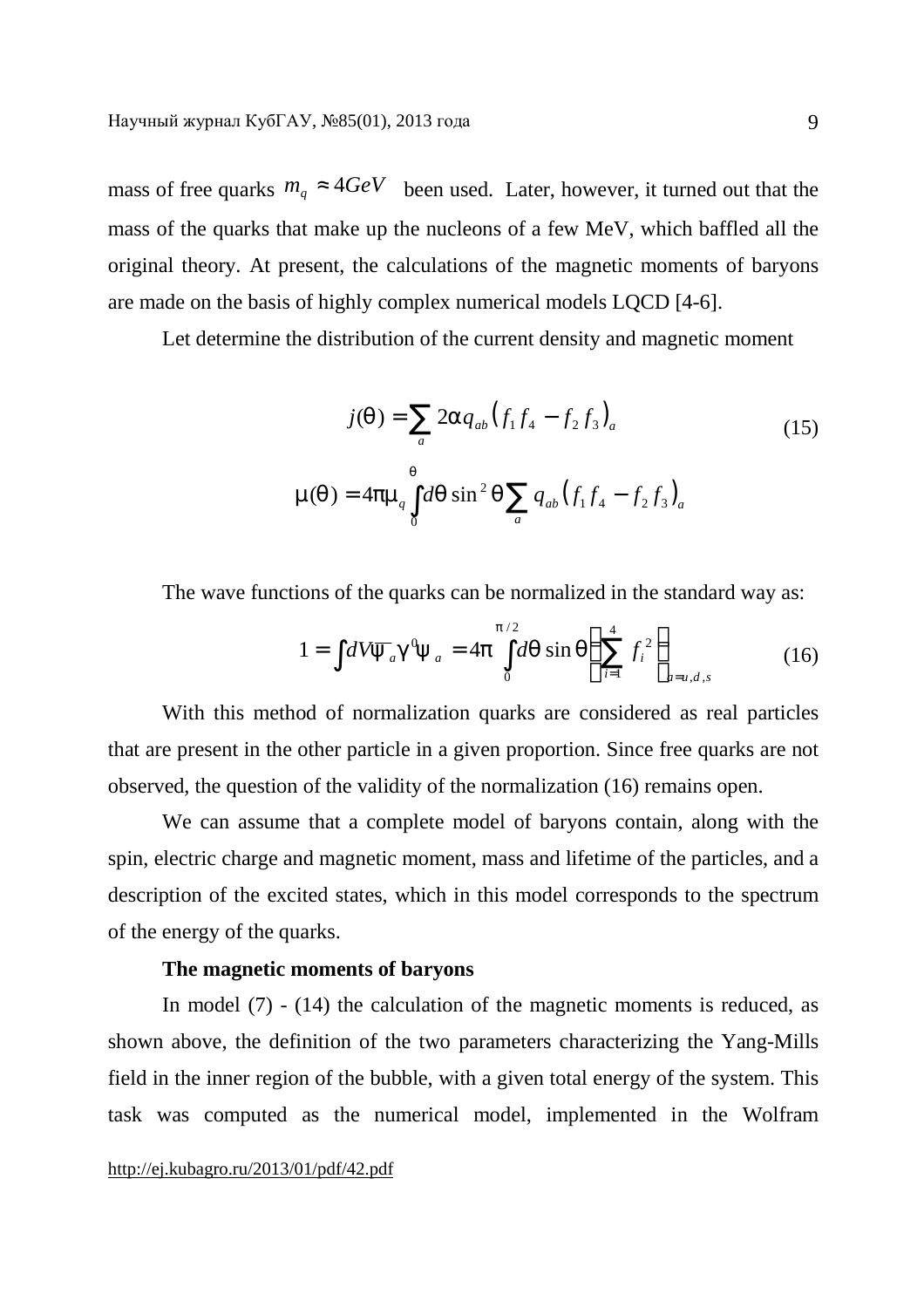Mathematica 9.0 [9]. It was found that the scale of parameters of the Yang-Mills field is less than 1 MeV. Hence, one of the model parameters, for example,  $\Phi_{YM}$ can be excluded from consideration, since this parameter involved in a linear combination with the quark masses, which are defined around with such precision. On the other hand, the energy of a single quark can be set equal to, for example, the mass of the neutral pi meson, i.e. put

$$
w = m_p \approx 134.9766 MeV
$$
 (17)

In this case, there is a clear relationship between the magnitude of the potential of the Yang-Mills field in the inner region of the bubble, and the magnetic moment of the particle.

General properties of the studied baryons and quarks are presented in Tables 1-2.

| Symbol | Spin | Charge | Mass      | BarvonNumber | <b>GFactor</b> | Hypercharge | Isospin | <b>OuarkContent</b>                           |  |
|--------|------|--------|-----------|--------------|----------------|-------------|---------|-----------------------------------------------|--|
| Ð      |      |        | 938.27203 |              | 5.585694713    |             |         | {{DownQuark, UpQuark, UpQuark}}               |  |
|        |      | - 1    | 938.27203 | -1           | 5.585694713    | - 1         |         | {{DownQuarkBar, UpQuarkBar, UpQuarkBar}}      |  |
| n      |      |        | 939.56536 |              | $-3.82608545$  |             |         | {{DownQuark, DownQuark, UpQuark}}             |  |
| n      |      |        | 939.56536 | $-1$         | $-3.82608545$  | ۰ı          |         | {{DownQuarkBar, DownQuarkBar, UpQuarkBar}}    |  |
| л      |      |        | 1115.683  |              | $-1.226$       |             |         | {{StrangeQuark, DownQuark, UpQuark}}          |  |
| π      |      |        | 1115.683  | $-1$         | $-1.226$       |             |         | {{StrangeQuarkBar, DownQuarkBar, UpQuarkBar}} |  |

#### Table 1: Properties of baryons

In Figure 2 shows the results of modeling the structure of the proton - the current, distributed parameters of the magnetic moment and the wave functions. For the parameters of the quarks, shown in Table 2, the following values

$$
w = 134.9766 MeV, AYM = -0.617 MeV, \PhiYM = 0,
$$
  

$$
L_d = -\frac{1}{2}, f1d(0) = 22.9395, L_u = \frac{1}{2}, f1u(0) = 0.3077
$$
 (18)

<http://ej.kubagro.ru/2013/01/pdf/42.pdf> Thus, the proton potential of the Yang-Mills field in a bubble is indeed relatively small. The total energy of the quarks in this state is  $3w = 3m_p \approx 404.93 MeV$ , the total momentum of the system is equal to the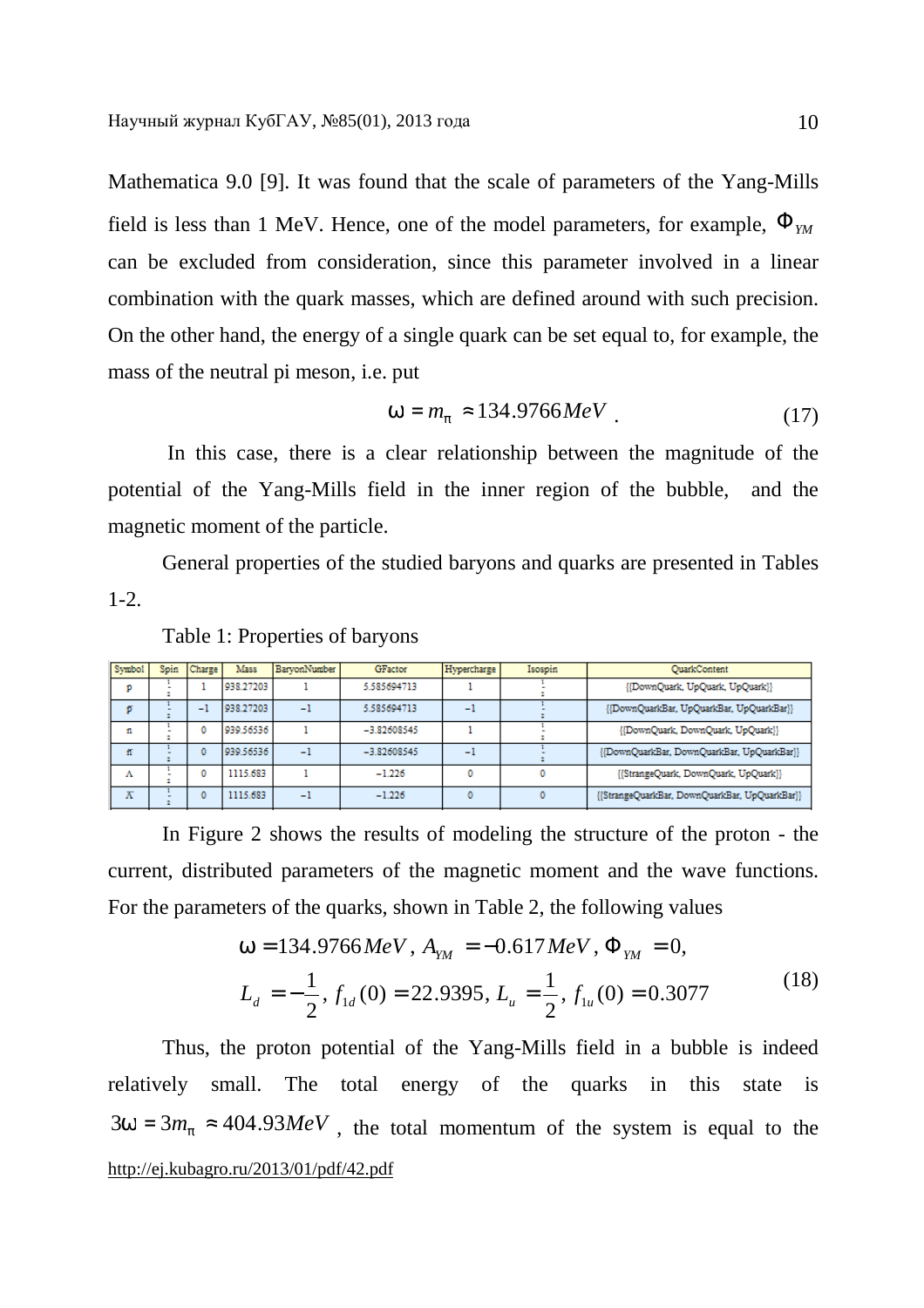proton spin and magnetic moment equal to the magnetic moment of the proton with the experimental accuracy. Under the conditions (18) is also valid the normalization condition (16), so that the total charge of the quark equal to the proton charge.

| Symbol Spin             |                                                 | Charge              | Mass     | BaryonNumber   Bottomness   Charm   Hypercharge   Isospin   Strangeness   Topness |              |              |                     |                     |              |              |
|-------------------------|-------------------------------------------------|---------------------|----------|-----------------------------------------------------------------------------------|--------------|--------------|---------------------|---------------------|--------------|--------------|
| u                       | ļ<br>$\overline{a}$                             | 2<br>3              | 2.2      |                                                                                   | 0            | $\bf{0}$     | ٩                   | $\overline{2}$      | $\bf{0}$     | 0            |
| $\overline{u}$          | -<br>$\overline{2}$                             | $\overline{2}$<br>3 | $2.2\,$  | 3                                                                                 | 0            | $\bf{0}$     | ÷<br>3              | $\overline{2}$      | $\mathbf{0}$ | 0            |
| đ                       | l<br>$\overline{2}$                             | -<br>3              | 5.0      |                                                                                   | 0            | 0            | 3                   | Ξ<br>$\overline{2}$ | 0            | 0            |
| $\overline{\mathbf{d}}$ | $\overline{1}$<br>$\overline{2}$                | 3                   | 5.0      | 3                                                                                 | $\mathbf{0}$ | $\mathbf{0}$ | 3                   | $\overline{2}$      | $\mathbf{0}$ | 0            |
| s                       | 1<br>-<br>2                                     | 3                   | 95.      |                                                                                   | 0            | $\bf{0}$     | $\overline{2}$<br>3 | 0                   | $-1$         | 0            |
| $\overline{\mathbf{s}}$ | ļ<br>$\overline{2}$                             | Ξ<br>3              | 95.      | 3                                                                                 | $\bf{0}$     | $\mathbf{0}$ | 3                   | $\mathbf{0}$        | 1            | $\mathbf{0}$ |
| c                       | 1<br>$\overline{\phantom{0}}$<br>$\overline{2}$ | $\overline{2}$<br>3 | 1250.    |                                                                                   | 0            | 1            | 3                   | $\bf{0}$            | 0            | 0            |
| $\overline{\mathbf{c}}$ | 1<br>$\overline{2}$                             | $\overline{2}$<br>3 | 1250.    | 3                                                                                 | 0            | $-1$         | $^{4}$<br>3         | $\mathbf{0}$        | 0            | $\bf{0}$     |
| ь                       | l<br>2                                          | 3                   | 4200.    |                                                                                   | $-1$         | $\bf{0}$     | 3                   | 0                   | 0            | 0            |
| $\overline{b}$          | Ŧ<br>$\overline{2}$                             | ÷<br>3              | 4200.    | 3                                                                                 | 1            | $\mathbf{0}$ | 3                   | $\mathbf{0}$        | 0            | $\bf{0}$     |
| t                       | ļ<br>$\overline{2}$                             | $\overline{2}$<br>3 | 174 200. |                                                                                   | 0            | $\bf{0}$     |                     | 0                   | 0            | 1            |
| $\bar{\text{t}}$        | $\overline{1}$<br>$\overline{2}$                | 3                   | 174 200. | 3.                                                                                | 0            | $\bf{0}$     |                     | $\bf{0}$            | 0            | $-1$         |

Table 2: Properties of quarks

Note that in this model the magnetic moment is calculated by the standard formulas of electrodynamics (14), and not as a quantum value. Therefore the magnetic moment of the proton is determined not magneton of quarks, as suggested in the models [10, 13-14], but it depending on the current, which add up to the observed value of the anomalous magnetic moment. Visualizing of the proton structure carried by using a density of the quarks wave functions, see Figure 3.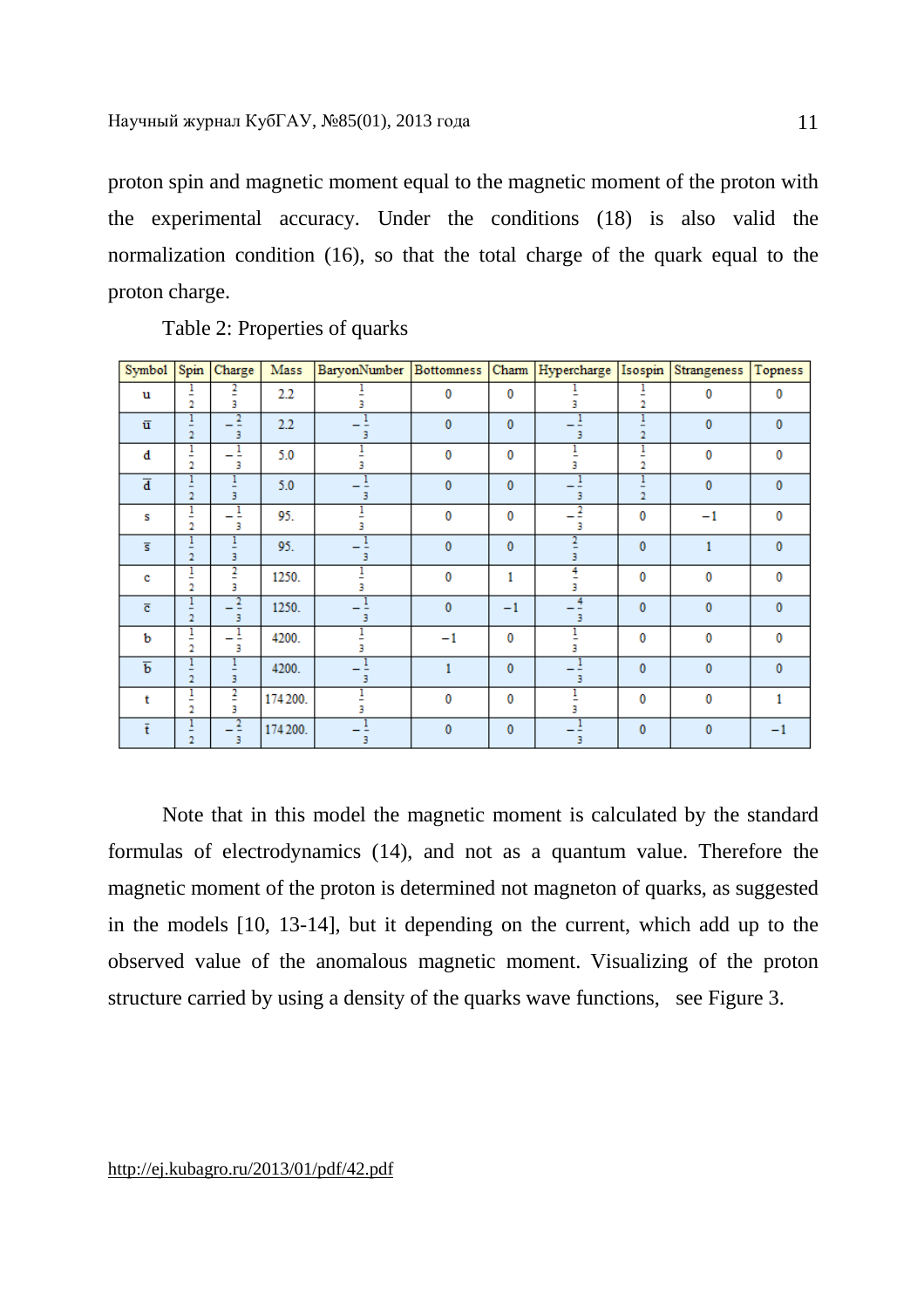

Figure 2: The magnetic moment of the quark (uud) normalized to the magnetic moment of the proton, the electromagnetic current in the system and the wave functions of the quarks.

In Figure 4 the results of modeling the structure of the neutron are shown, which can be compared with similar data for the proton - Figure 2. Note that the data for the distribution of the magnetic moment of the neutron and proton are normalized to their experimental values given in Table 1 (note, there are g-factors only in column "GFactor" which obviously connected to the nuclear magneton). For the neutron, the following values of the model parameters found:

$$
w = 134.9766 MeV, AYM = -.0666 MeV, \PhiYM = 0,
$$
  

$$
Ld = \frac{1}{2}, f1d(0) = 0.3092, Lu = -\frac{1}{2}, f1u(0) = 22.6882.
$$
 (19)

<http://ej.kubagro.ru/2013/01/pdf/42.pdf> Note that the potential of the Yang-Mills field in the case of the neutron is negative, and by an order of magnitude less than that of the proton potential. The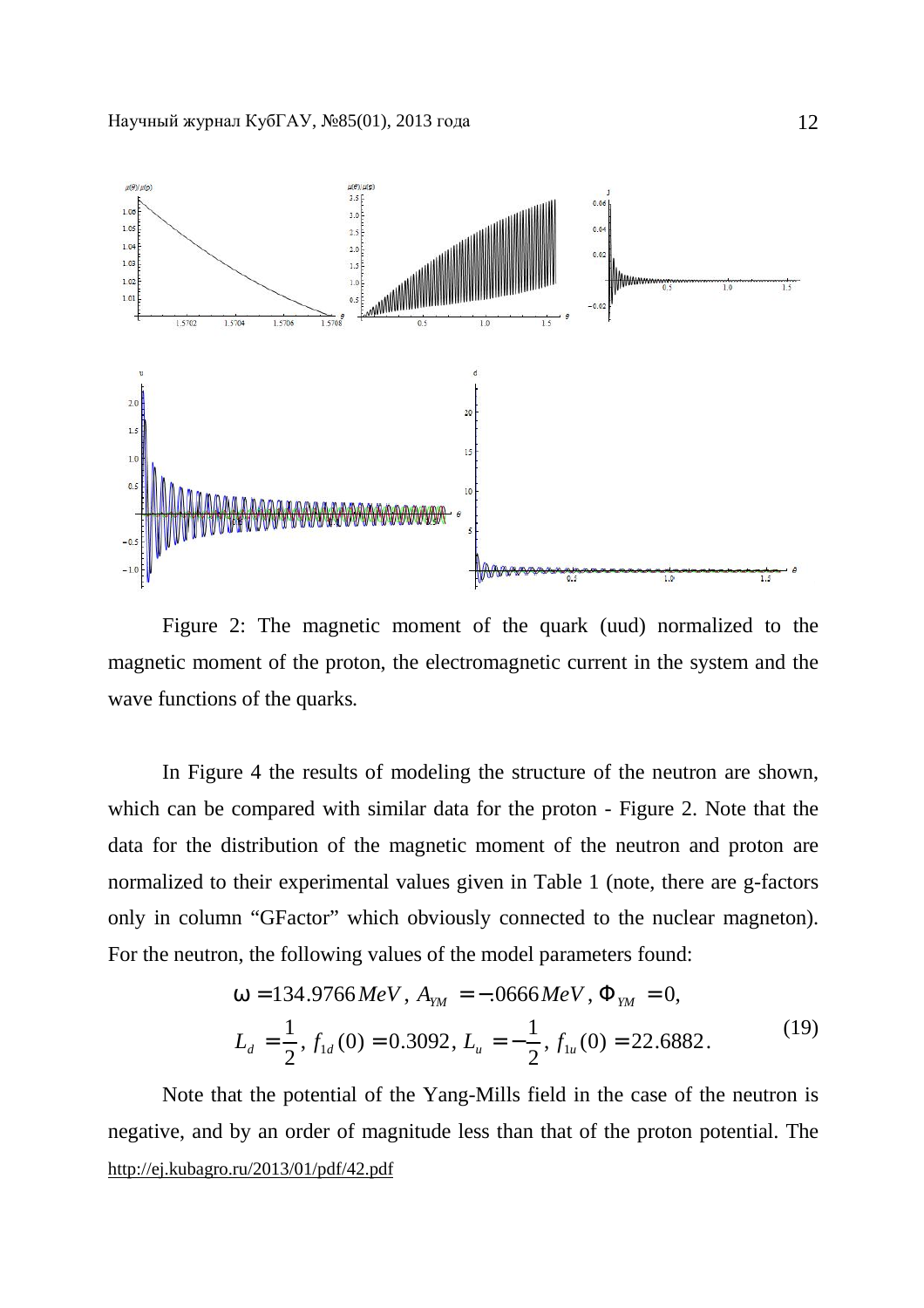total energy of the quarks in the neutron at the above values of the parameters is  $3w = 3m_p \approx 404.93 MeV$ . If conditions (19) are true, the magnetic moment of the quark system equal to magnetic moment of the neutron with the experimental accuracy. Fulfilled the conditions for the normalization (16), so the charge of the system is zero, and the spin system is  $\frac{1}{2}$ . Visualization of the neutron structure performed by using a density of the quarks wave functions is shown in Figure 5.



Figure 3: Proton structure visualization using density of the wave functions components of (uud) system.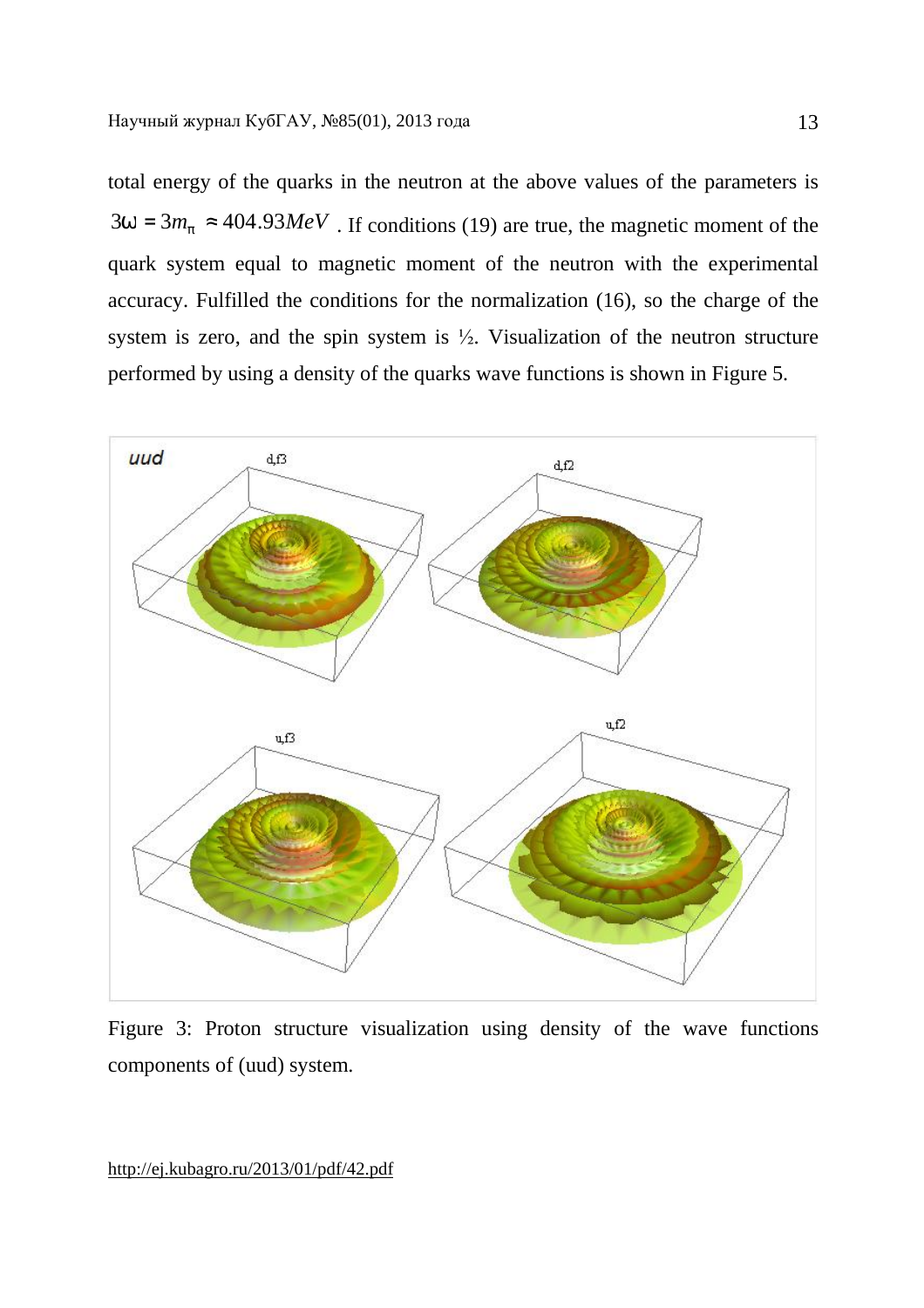

Figure 4: The magnetic moment of quarks (udd) normalized to the magnetic moment of the neutron, the electromagnetic current in the system and the wave functions of the quarks.

In Figure 7 presents the modeling structure of the lambda baryon. In this case, the following values of the model parameters are calculated

$$
w = 134.9766 MeV, AYM = -0.0425 MeV, \PhiYM = 0,
$$
  
\n
$$
Ld = -\frac{1}{2}, f1d(0) = 22.938, Ls = Lu = \frac{1}{2},
$$
  
\n
$$
f1s(0) = 0.28151, f1u(0) = 0.30632
$$
\n(20)

For the parameters (20) the magnetic moment of the quark system (sdu) is equal to the magnetic moment of the lambda baryon with experimental error. The potential of the Yang-Mills equations for a system of quarks (sdu) is negative and smaller in magnitude than that of the neutron and the order of magnitude smaller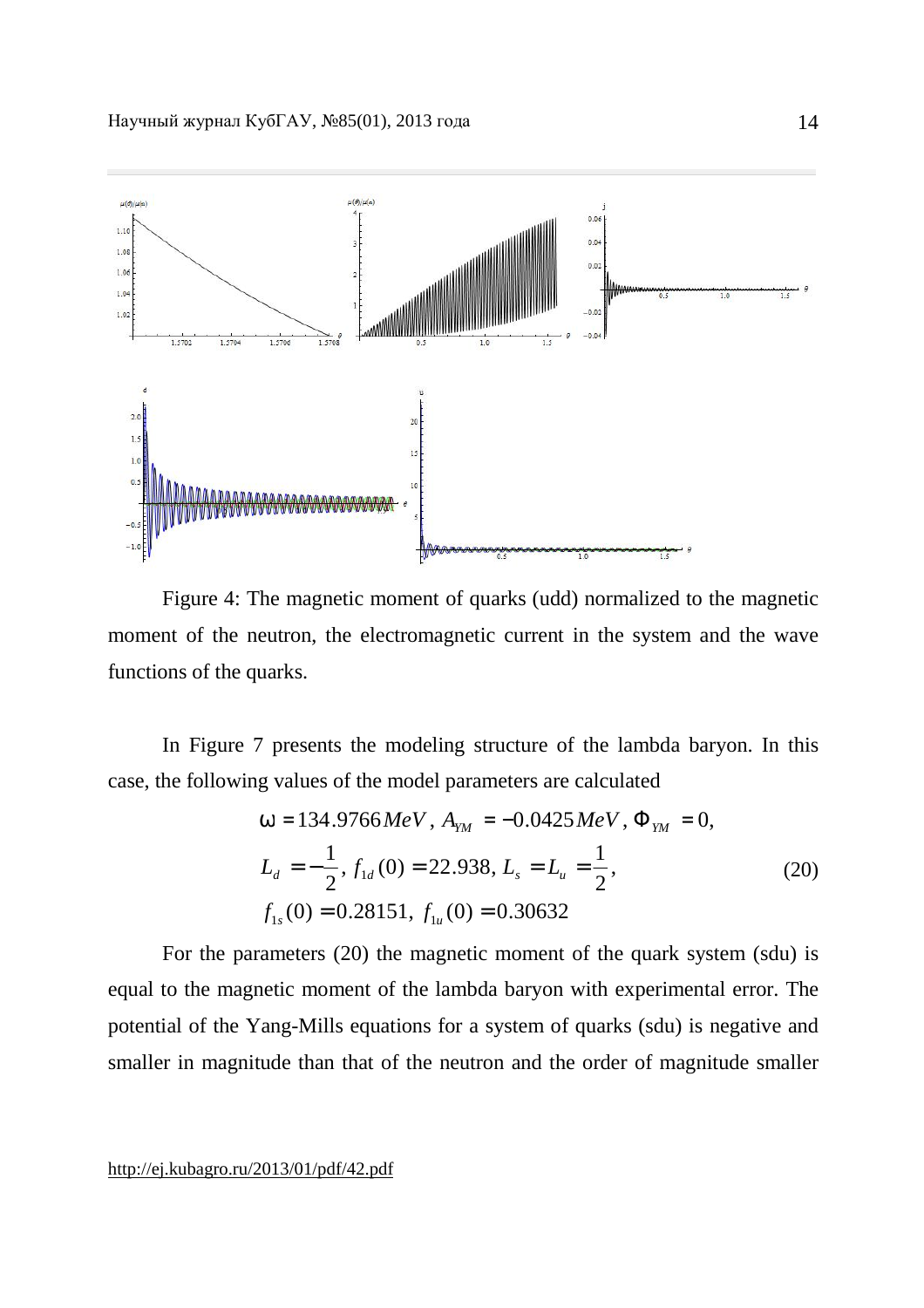

than that of the proton. For this system, the normalization conditions (16) are true, the charge of the system is zero, and the spin is  $\frac{1}{2}$ .

Figure 5: Neutron structure visualization using density of the wave functions components of (udd) system.

In Figure 6 the 3D images of the north pole of the proton and the neutron are shown. Visualization was performed by using the magnitude of the normal component of the magnetic induction. These data suggest that each pole contains a singularity, so we can assume that there is the union of two bubbles through singularities.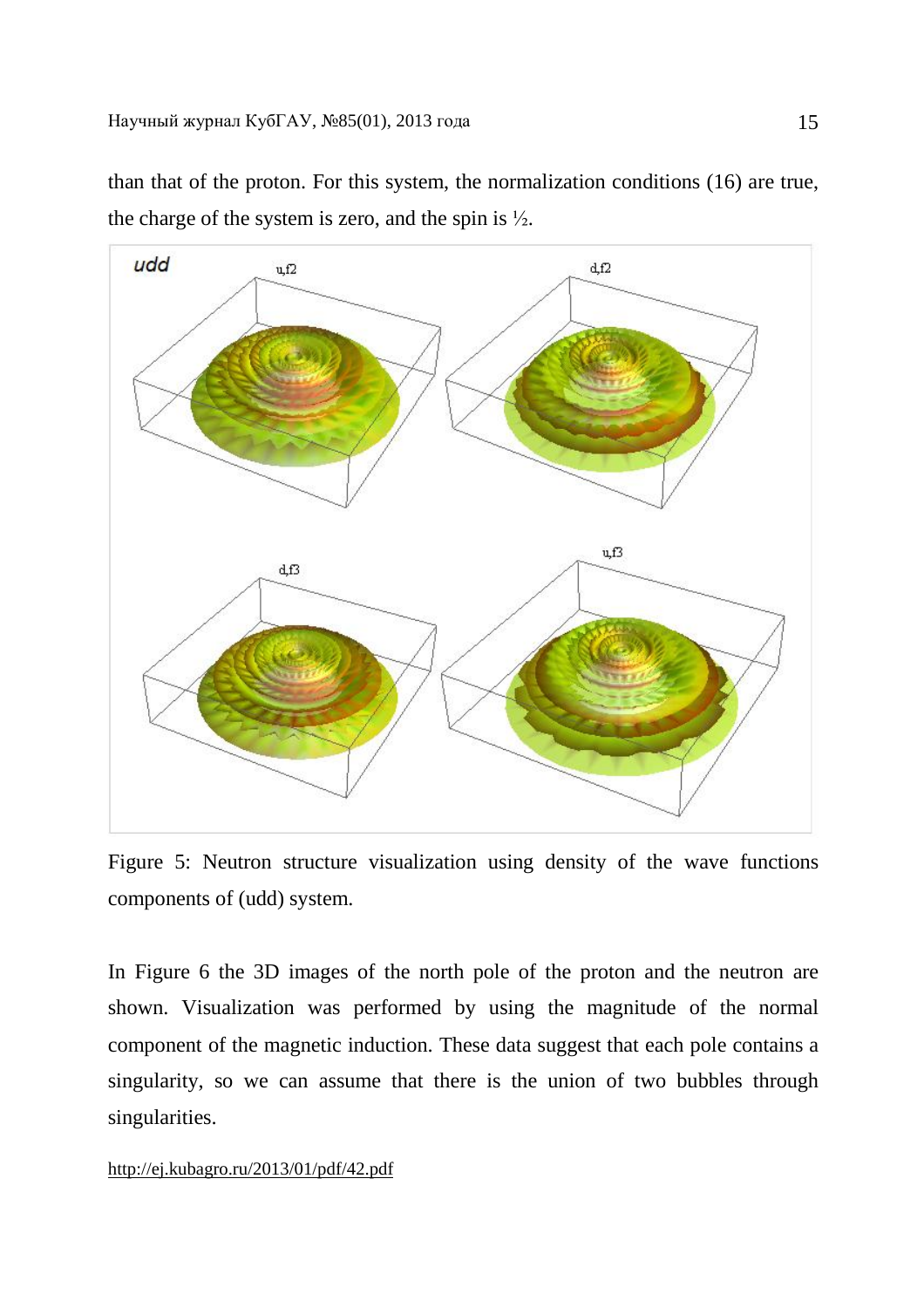

Figure 6: visualization of the north pole of the neutron (top left) and proton (top right figure), and couple proton-neutron in femto scale box.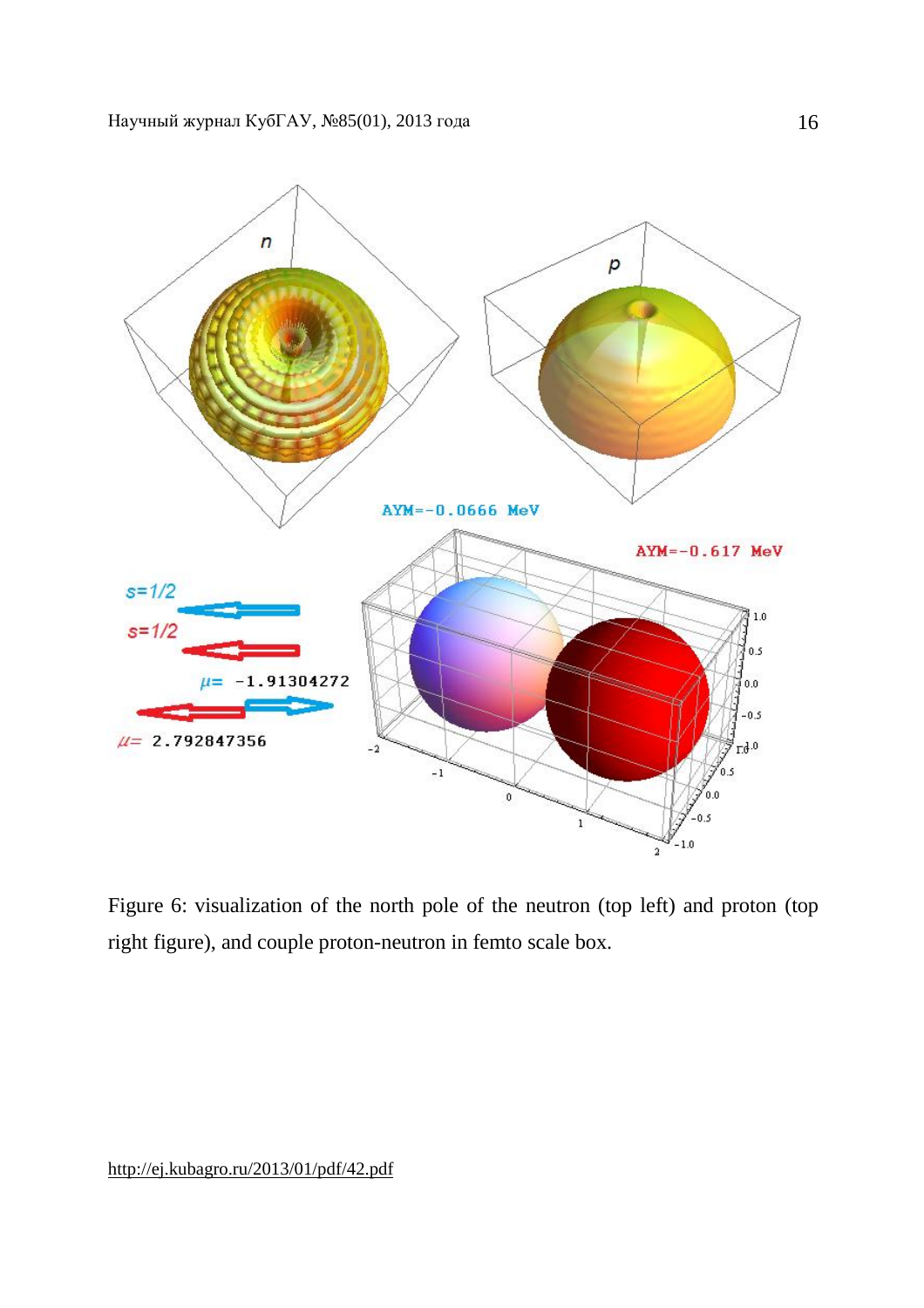

Figure 7: The magnetic moment of quarks (sdu) normalized to the magnetic moment of the lambda baryon, the electromagnetic current in the system and the wave functions of the quarks.

Thus, we have shown that the quarks in the metric system of hadrons can be described on the basis of the Dirac equation and the equations of quantum electrodynamics. The closed model (8) - (14) formulated and the magnetic moments of hadrons (uud), (udd) and (sdu) at given energy and given electric charge are calculated. The investigated region corresponds to the resonance energy of the quarks system, in which, apparently, pi mesons can be generated.

 Finally, we note that the above model of the dynamics of quarks in hadrons metric (7) has an interesting property: the quarks do not leave the inner region of the bubble, while the spherical symmetry is not broken. Indeed, the